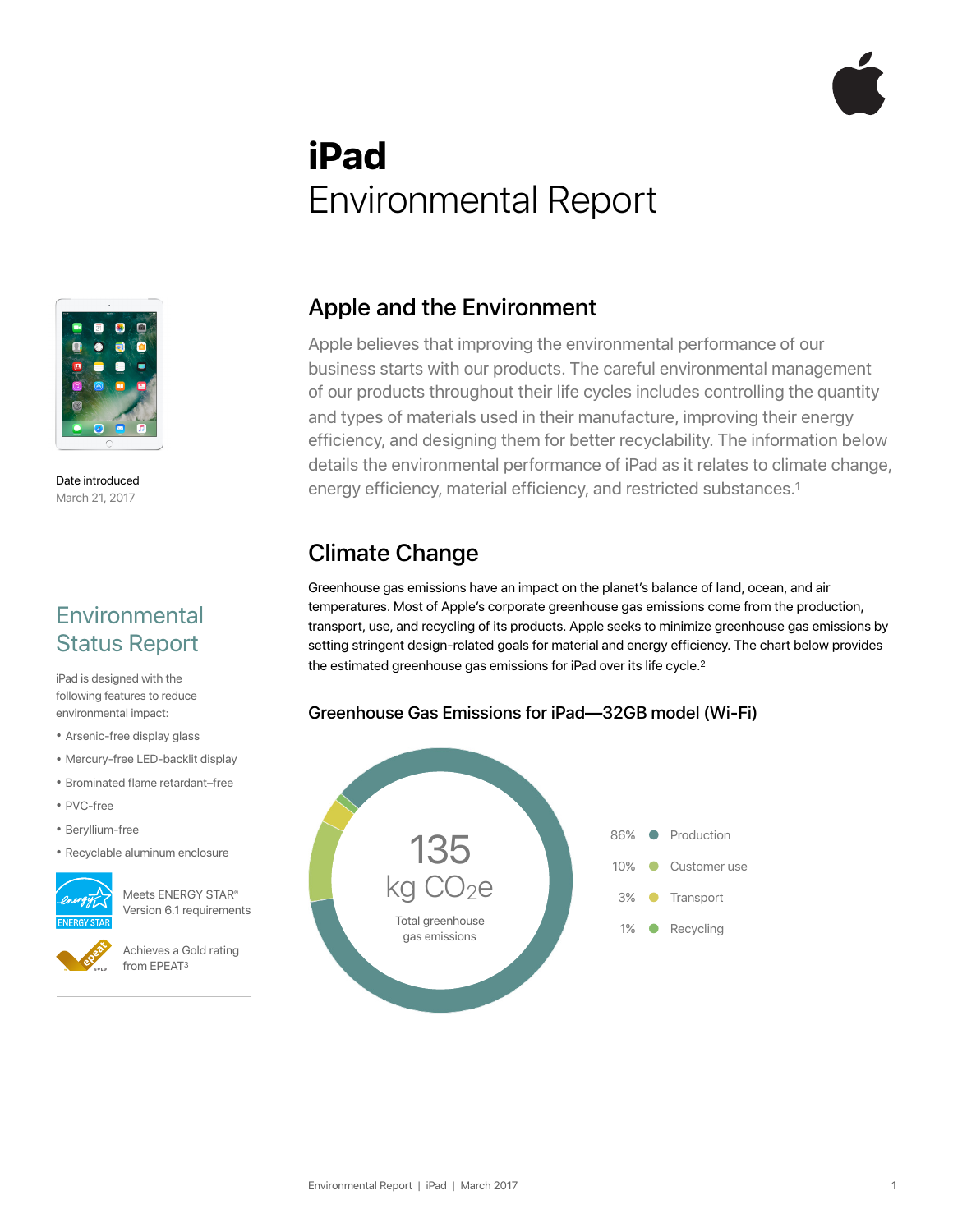

#### **Battery design**

iPad features a lithium-ion polymer battery chemistry that is free of lead, cadmium, and mercury. This allows for an extended lifespan and is designed to deliver up to 1000 full charge and discharge cycles before it reaches 80 percent of its original capacity.

### Energy Efficiency

Because one of the largest portions of product-related greenhouse gas emissions results from actual use, energy efficiency is a key part of each product's design. iPad uses power-efficient components and software that intelligently manages power consumption. In addition, iPad outperforms the stringent requirements of the ENERGY STAR Program Requirements for Computers Version 6.1. The following table details the power consumed by iPad in different use modes.

#### Power Consumption for iPad

| Mode                     | 100V   | <b>115V</b> | 230V   |
|--------------------------|--------|-------------|--------|
| Sleep                    | 0.19W  | 0.21W       | 0.20W  |
| Idle-Display on          | 3.02W  | 3.00W       | 3.25W  |
| Power adapter, no-load   | 0.042W | 0.041W      | 0.044W |
| Power adapter efficiency | 81.0%  | 81.4%       | 77.5%  |

### Material Efficiency

Apple's ultracompact product and packaging designs lead the industry in material efficiency. Reducing the material footprint of a product helps maximize shipping efficiency. It also helps reduce energy consumed during production and material waste generated at the end of the product's life. iPad is made of aluminum and other materials highly desired by recyclers. The chart below details the materials used in iPad.4

#### Material Use for iPad

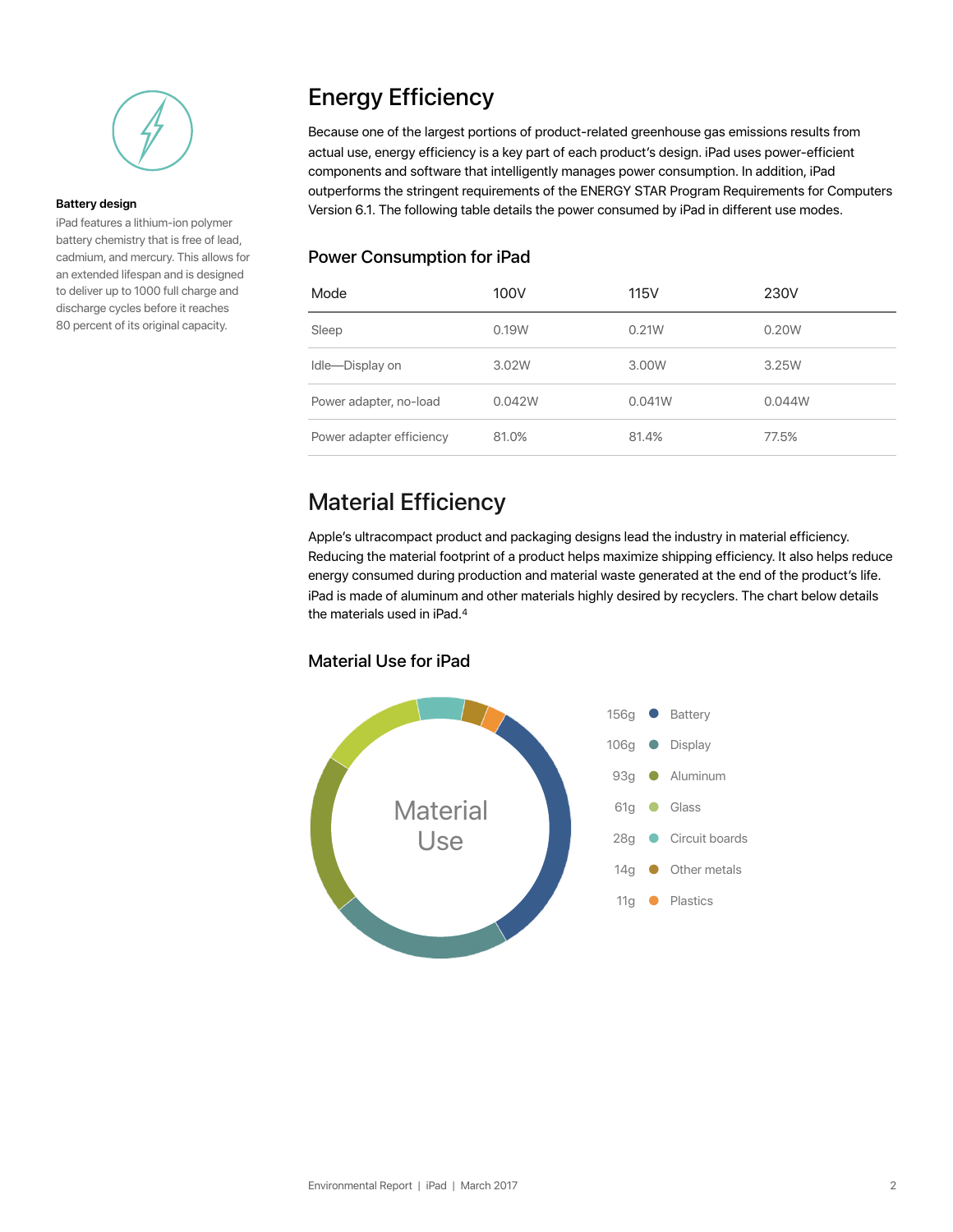

Retail packaging for iPad uses a minimum of 38 percent postconsumer recycled content.

### Packaging

The packaging for iPad is recyclable. Its retail box is primarily made from fiber-based materials originating from recycled content or sustainably managed forests. The following table details the materials used in iPad packaging.1

#### Packaging Breakdown for iPad

| Material                        | Retail box | Retail and shipping box |
|---------------------------------|------------|-------------------------|
| Fiber (corrugate, molded fiber) | 166g       | 340g                    |
| High-impact polystyrene         | 60g        | 60g                     |
| Other plastics                  | 14g        | 14g                     |

#### Restricted Substances

Apple has long taken a leadership role in restricting harmful substances from its products and packaging. As part of this strategy, all Apple products comply with the strict European Directive on the Restriction of the Use of Certain Hazardous Substances in Electrical and Electronic Equipment, also known as the RoHS Directive. Examples of materials restricted by RoHS include lead, mercury, cadmium, hexavalent chromium, and the brominated flame retardants (BFRs) PBB and PBDE. iPad goes even further than the requirements of the RoHS Directive by incorporating the following more aggressive restrictions:

- Arsenic-free display glass
- Mercury-free LED-backlit display
- BFR-free
- PVC-free
- Beryllium-free



## Recycling

Through ultra-efficient design and the use of highly recyclable materials, Apple has minimized material waste at the product's end of life. In addition, Apple offers and participates in various product take-back and recycling programs in 99 percent of the regions where Apple products are sold. All products are processed in the country or region in which they are collected. For more information on how to take advantage of these programs, visit www.apple.com/recycling.